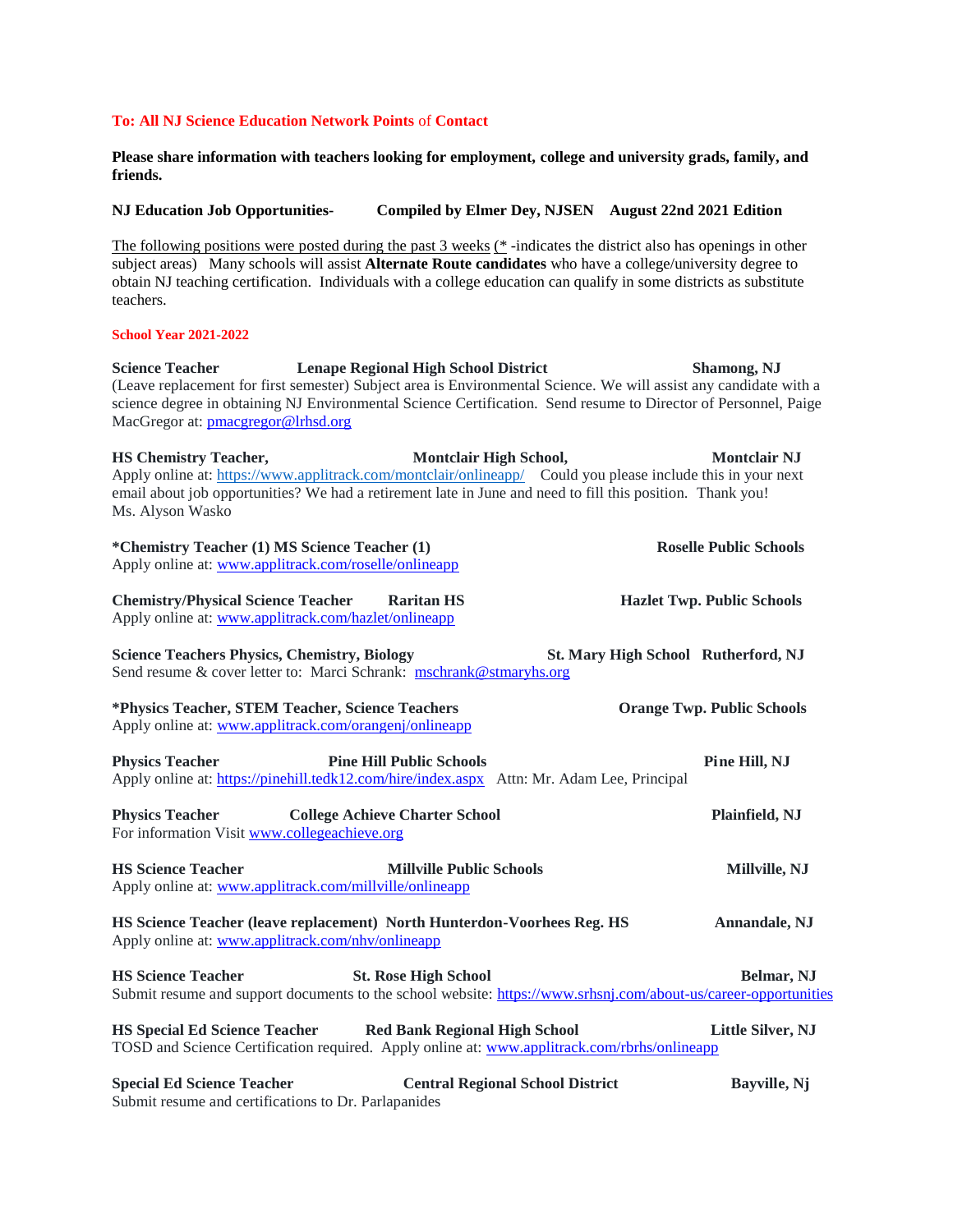| <b>LEAD Charter School</b><br><i>*General Science Teacher</i><br>Certified Earth Science a plus, signing bonus, Apply online at: www.applitrack.com/LEADCharter/onlineapp                                              | Newark, NJ                       |
|------------------------------------------------------------------------------------------------------------------------------------------------------------------------------------------------------------------------|----------------------------------|
| Science/Social Studies Teacher (full year leave replacement) Golden Door Charter School Jersey City, NJ<br>Forward resume and certifications to Human Resources HR@goldendoorschool.org                                |                                  |
| *MS Science Teacher<br><b>Paterson Public Schools</b><br>Elementary Teacher, Kindergarten Teacher Paterson Public Schools<br>Apply online at: www.applitrack.com/paterson/onlineapp                                    | Paterson, NJ                     |
| Science Teacher (leave replacement 9/1-11/5) Somerset Hills School District<br>Apply online at: www.applitrack.com/shsd/onlineapp                                                                                      | Bernardsville, NJ                |
| <b>Technology Education Teacher</b><br>HS Engineering & technology courses. Apply online: www.manasquanschools.org/jobs                                                                                                | <b>Manasquan School District</b> |
| *Grade 6-8 Science and Mathematics Teacher<br>Elementary Teacher Jamesburg Public Schools Apply online at: www.applitrack.com/jamesburg/onlineapp                                                                      | <b>Jamesburg Public Schools</b>  |
| *MS Science Teacher (leave replacement)<br>Apply online at: www.applitrack.com/hawthorne/onlineapp                                                                                                                     | <b>Hawthorne Public Schools</b>  |
| <b>Grade 8 Science Teacher (tenure track)</b><br><b>Red Bank Borough Schools</b><br>Apply online at: www.applitrack.com/rbb/onlineapp                                                                                  | <b>Red Bank, NJ</b>              |
| <b>Grade 5 Science Teacher</b><br>Anna L. Klein School, Guttenberg School District<br>Send copy of resume, certifications, praxis scores, & transcripts to: tholen@alkschool.org or kpetry@alkschool.org               | Guttenberg, NJ                   |
| *Grade 7 Science Teacher (leave replacement 9/7-12/1/21)<br>Per diem rate \$160, Apply at: www.oceancityschools.tedk12.com/hire/index.aspx                                                                             | Ocean City, NJ                   |
| <b>Grade 6 MS Science Teacher</b><br><b>Downe Twp. Board of Education</b><br>Apply online at; www.downeschool.org Go to Board of Education tab. Apply to the email address provided.                                   | Newport, NJ                      |
| <b>MS Science Teacher (long term substitute)</b><br><b>Moorestown Twp. Public Schools</b><br>Apply online at: www.applitrack.com/mtps/onlineapp                                                                        | Moorestown, NJ                   |
| *MS Science Teacher<br><b>Franklin Twp. Public Schools</b><br>Apply online: http://franklinboe.tedk12.com/hire/viewjob.aspx?JobID=183                                                                                  | Somerset, NJ                     |
| <b>MS Science Teacher</b><br><b>Alloway Twp. School District</b><br>Send: cover letter, resume, transcripts, certifications, and 3 letters of reference to employment@allowayschool.org                                | Alloway, NJ                      |
| <b>MS Science Teacher</b><br><b>Jersey City Public Schools</b><br>Apply online at: www.applitrack.com/jcps/onlineapp                                                                                                   | Jersey City, NJ                  |
| <b>MS Science Teacher</b><br><b>Fairfield Twp. School District, Cumberland County,</b><br>Send copy of: cover letter, resume, certifications, praxis scores, & transcripts to: employment@fairfield.k12.nj.us          | <b>Bridgeton, NJ</b>             |
| <b>MS Science Teacher Job ID 495</b><br><b>Hamilton Twp, Atlantic County</b><br>Apply online at: www.applitrack.com/hamiltonnj/onlineapp Include cover letter, resume, praxis scores, references,<br>& certifications. | <b>Mays Landing, NJ</b>          |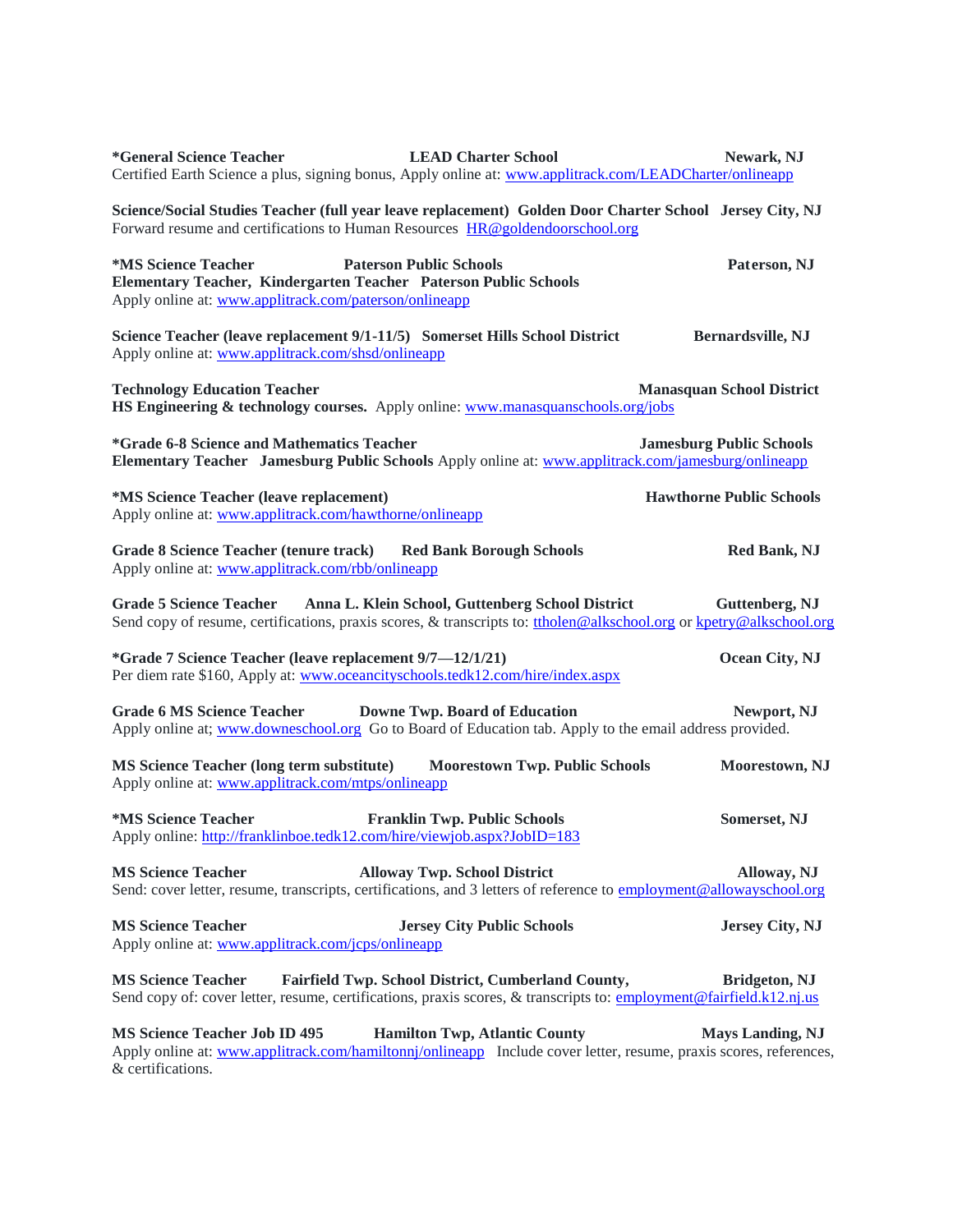| <b>MS Science Teacher</b><br>Visit: http://www.nps.k12.nj.us/cms/                                                  | <b>Camden Street School</b>                                                                                                                                                   | Newark, NJ                          |
|--------------------------------------------------------------------------------------------------------------------|-------------------------------------------------------------------------------------------------------------------------------------------------------------------------------|-------------------------------------|
| <b>MS Science Teacher</b><br>Send cover letter and resume to: hr@mtarlingtonk8.org                                 | <b>Mount Arlington School</b>                                                                                                                                                 | <b>Mount Arlington, NJ</b>          |
| <b>MS Science Teacher</b><br>Apply online at: www.applitrack.com/sparta/onlineapp                                  | <b>Sparta Twp. Public Schools</b>                                                                                                                                             | Sparta, NJ                          |
| <b>MS Science Teacher</b><br>Visit: www.energysmartschool.org                                                      | <b>Thomas Edison Energy Smart Charter School</b>                                                                                                                              | Somerset, NJ                        |
| <b>MS Special Ed Science Teacher (leave replacement)</b><br>Apply online at: www.applitrack.com/srivernj/onlineapp | <b>South River Public Schools</b>                                                                                                                                             | <b>South River, NJ</b>              |
| <b>MS Science Teacher (tenure track)</b><br>Apply online at: www.applitrack.com/bergenfield/onlineapp              | <b>Bergenfield Public Schools</b>                                                                                                                                             | Bergenfield, NJ                     |
| *MS Science Teacher                                                                                                | <b>Our Lady of Sorrows School</b><br>Send cover letter, resume and certifications to: Judy Foley, Principal, principal@ourladyofsorrowsschool.org                             | <b>South Orange, NJ</b>             |
| <b>MS Science Teacher</b><br>Visit: http://www.gboe.org                                                            | <b>Garfield Public Schools</b>                                                                                                                                                | Garfield, NJ                        |
| *Science/STEM Teacher (tenure track)<br>Apply online at: www.wearenorwood.org                                      |                                                                                                                                                                               | <b>Norwood Public Schools</b>       |
| *HS & MS Special Education Teachers<br><b>Elementary Teacher (leave replacement)</b>                               | Apply online: www.applitrack.com/saddlebrook/onlineapp                                                                                                                        | <b>Saddle Brook School District</b> |
| <i>*Grade 6 Teacher (leave replacement)</i><br>Apply online at: www.applitrack.com/dover/onlineapp                 | <b>Dover Public Schools, Morris County</b>                                                                                                                                    | Dover, NJ                           |
| <b>Elementary Teacher</b><br>Apply online at: www.applitrack.com/roxbury/onlineapp                                 | <b>Roxbury Twp. Public Schools</b>                                                                                                                                            | Succasunna, Nj                      |
| <b>Elementary Teacher</b><br>Visit http://unitycharterschool.org                                                   | <b>Unity Charter School</b>                                                                                                                                                   | Morristown, NJ                      |
| Apply online at: www.applitrack.com/nbps/onlineapp                                                                 | *Elementary Teacher Grade 2 (long term sub.) New Brunswick Public Schools                                                                                                     | New Brunswick, NJ                   |
| <b>Elementary Teacher Grade 4, Kindergarten Teacher</b>                                                            | <b>Wildwood Public Schools</b><br>Send cover letter, resume and copy of certifications to: <b>Employment@wwschools.org</b> reference job in subject area                      | Wildwood, NJ                        |
|                                                                                                                    | <b>Elementary Teacher Grade 4 (leave replacement) Shrewsbury Borough School</b><br>Send cover letter, resume and certifications Attn: Mr. MacConnell at employment@sbs-nj.org | <b>Shrewsbury, NJ</b>               |
| <b>Elementary Teacher Grade 3</b><br>Visit: https://www.dvrhs.org/domain/856                                       | <b>Milford Public Schools</b><br>PA applicants welcome.                                                                                                                       | Milford, NJ                         |
| <b>Elementary Teacher(S)</b>                                                                                       | <b>Sussex-Wantage Regional School District</b><br>Apply online at: www.applitrack.com/swregional/onlineapp include resume, letter, and 3 references.                          | <b>Sussex, NJ</b>                   |
| <b>Elementary Teacher(S)</b><br>Apply online at: www.applitrack.com/sbschools/onlineapp                            | <b>South Brunswick Public Schools</b>                                                                                                                                         | <b>Monmouth Junction, NJ</b>        |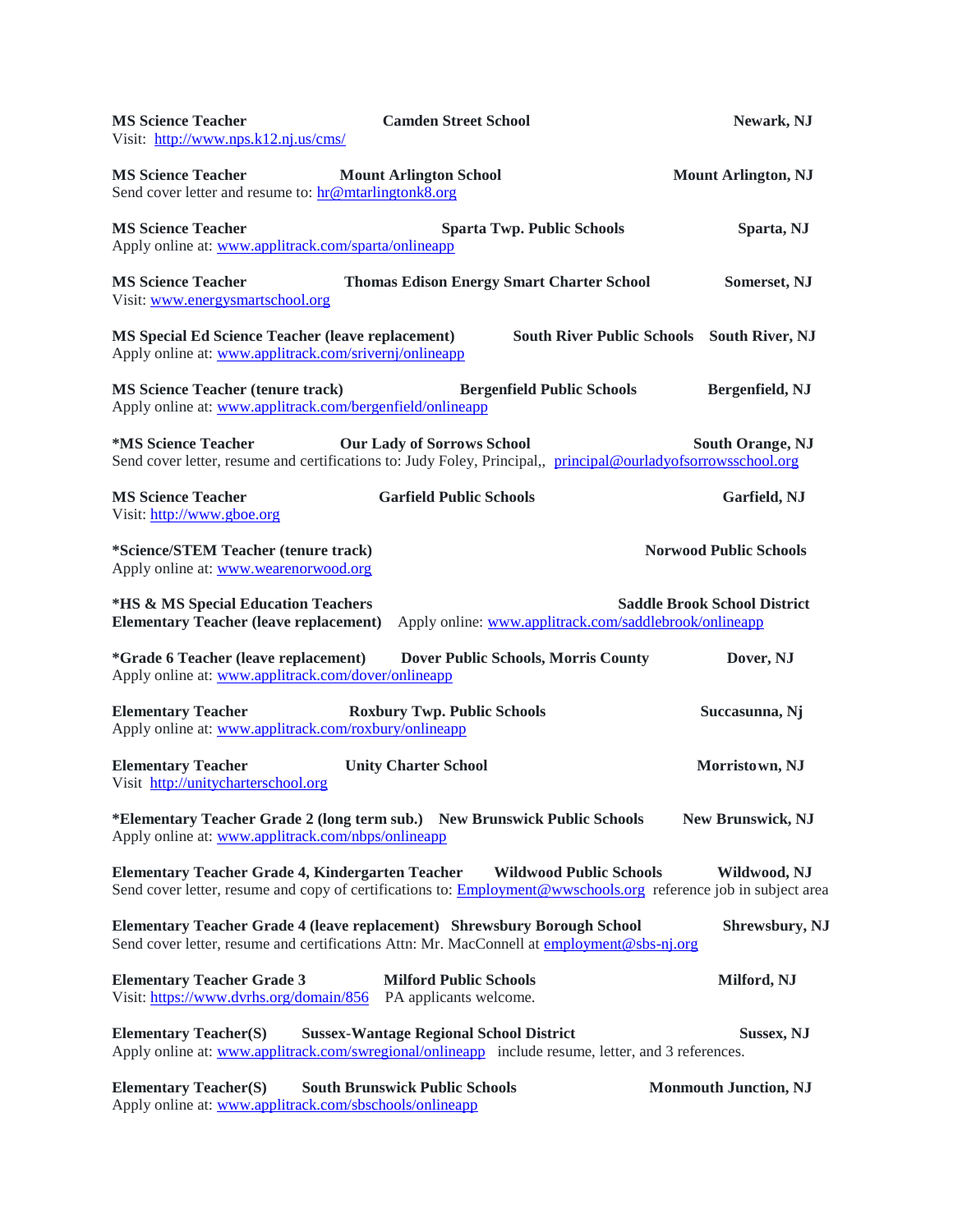| Elementary Teacher (full year leave replacement) Marlboro Twp. Public Schools<br>Apply online at: www.applitrack.com/marlboro/onlineapp                                                                                                                                                         | Marlboro, NJ                |
|-------------------------------------------------------------------------------------------------------------------------------------------------------------------------------------------------------------------------------------------------------------------------------------------------|-----------------------------|
| <b>Elementary Teacher</b><br><b>Caldwell-West Caldwell Public Schools</b><br>Apply online at: www.applitrack.com/cwcboe/onlineapp                                                                                                                                                               | West Caldwell, NJ           |
| <b>Elementary Teacher</b><br><b>Carteret Public Schools</b><br>Apply online at: www.applitrack.com/carteretschools/onlineapp                                                                                                                                                                    | Carteret, NJ                |
| <b>Medford Lakes Public Schools</b><br><b>Elementary Teacher</b><br>Send resume to: Mrs. Jennifer Heicklen, Adm. Assist. to the Superintendent. jheicklen@medford-lakes.k12.nj.us                                                                                                               | <b>Medford Lake, NJ</b>     |
| <b>Elementary Teacher</b><br><b>Hope Community Charter School</b><br>Visit: www.hopecommunitycharter.org                                                                                                                                                                                        | Camden, NJ                  |
| <b>Trenton Public Schools</b><br>*Elementary Teacher<br>Apply online at: www.applitrack.com/trenton/onlineapp                                                                                                                                                                                   | <b>Trenton, NJ</b>          |
| <b>Elementary Teacher</b><br><b>Monroe Twp. Public Schools, Gloucester County</b><br>Apply online at: www.applitrack.com/monroetwp/onlineapp                                                                                                                                                    | Williamstown, NJ            |
| <b>Elementary Teacher</b><br><b>Old Bridge Township</b><br>Apply online at: www.applitrack.com/oldbridge/onlineapp                                                                                                                                                                              | Matawan, NJ                 |
| <b>Elementary Teacher</b><br><b>Lindenwold Public Schools</b><br><b>Bilingual Elementary Teacher Lindenwold Public Schools</b><br>Send resume, cover letter, & copies of certifications & transcripts by email to: Dr. Kristin P. O'Neil, Superintendent<br>At: applytolps@lindenwold.k12.nj.us | Lindenwold, NJ              |
| *Elementary Teacher<br><b>Perth Amboy Public Schools</b><br>Apply online at: www.applitrack.com/paps/onlineapp                                                                                                                                                                                  | Perth Amboy, NJ             |
| <b>Elementary Teacher</b><br><b>The Ethical Community Charter School</b><br>Send cover letter,, resume, and copy of certifications to: alyssa.dean@teccsic.org                                                                                                                                  | Jersey City, NJ             |
| <b>Elementary Special Education Teacher West Long Branch Public Schools</b><br>Send cover letter, resume, & certifications to: Christina M. Egan, Superintendent, at: jobs@wlbschools.com                                                                                                       | <b>West Long Branch, NJ</b> |
| <b>Collingswood/Oaklyn Public Schools</b><br><b>Elementary Teacher (long term sub.)</b><br>Apply online at: www.applitrack.com/collingswood/onlineapp                                                                                                                                           | Collingswood, NJ            |
| <b>Elementary Teacher</b><br><b>College Achieve Charter School</b><br>Visit: www.collegeachieve.org Campus address: 700 grand Ave. Plainfield, NJ, 07712                                                                                                                                        | Plainfield, NJ              |
| <b>Elementary Teacher</b><br><b>Maria Varisco Rogers Charter School</b>                                                                                                                                                                                                                         | Newark, NJ                  |
| Send cover letter, resume, copy of transcripts and certifications to: hr@mlvrcs.org<br><b>Elementary Teacher(S)</b><br><b>Middletown Twp. School District</b><br>Apply online at: www.applitrack.com/middletownk12/onlineapp                                                                    | Leonardo, NJ                |
| *Elementary Teacher (long term sub.) James Madison Primary School, Edison Twp.<br>Apply online at: www.applitrack.com/edison/onlineapp                                                                                                                                                          | Edison, NJ                  |

**\*Elementary Teacher leave replacement Sept-Jan.2022) East Brunswick Public Schools East Brunswick, NJ** Apply online at: [www.applitrack.com/ebnet/onlineapp](http://www.applitrack.com/ebnet/onlineapp)